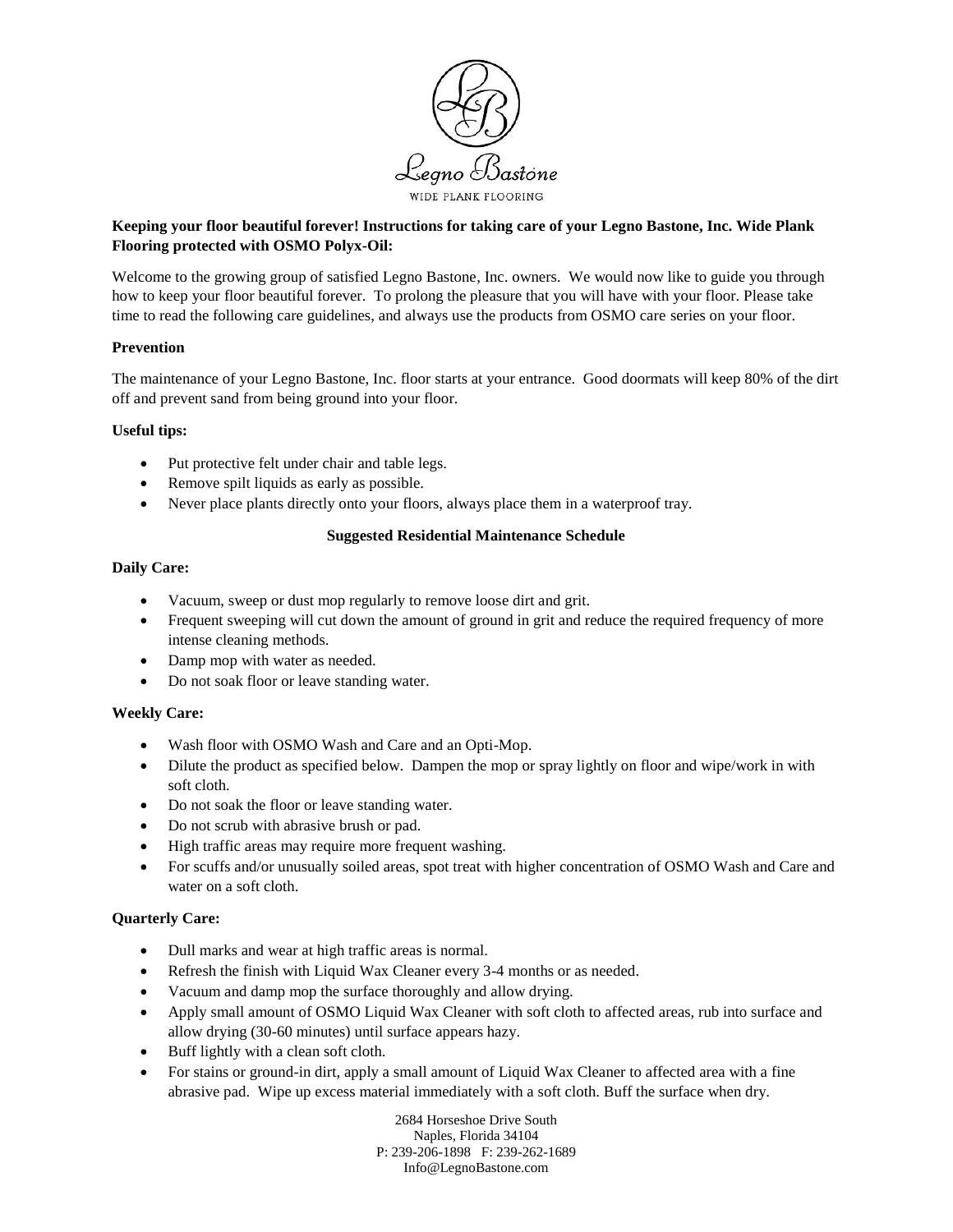

## **Yearly Care:**

- Inspect the floor every 12-24 months for signs of wear.
- Areas of high wear can be rejuvenated by applying a thin coat of OSMO Polyx-Oil. At this stage if you are unsure of the condition of floor contact Legno Bastone, Inc.

## **How to use the OSMO care series products**

## **OSMO Wash & Care (concentrate)**

OSMO Wash & Care is a mild and gentle non-toxic cleaner for wood. It is made with soaps based on coconut and other vegetable oils. It is gentle on the skin and biodegradable. It contains no solvents, formaldehyde, or phosphates.

OSMO Wash & Care has been especially developed for wooden floors treated with OSMO Polyx-Oil. It is also possible to clean other surfaces with OSMO Wash & Care including stone, cork, vinyl and other water- resistant surfaces.

## **How to use:**

Mix 1 capful of Wash & Care with 1 liter or quart of water in a spray bottle. Shake. Spray the cleaner on to the floor. Then wipe the floor with a sponge mop or cloth. The surface should not be wet. If there is excess moisture, wipe the floor dry with a clean cloth. It is not necessary to rinse after cleaning. Exceptionally soiled floors may require a slightly stronger solution or multiple cleanings. Stronger solutions may require rinsing.

## **OSMO Liquid Wax Cleaner**

The OSMO Polyx-Oil finish is extremely durable but, like any finish, it will show wear over time-- especially in high-traffic areas such as kitchens, main entries and stairways. The OSMO Liquid Wax Cleaner is used to maintain and refresh the OSMO Polyx-Oil finish. It is easy to use and buffs to a beautiful sheen and is also extremely water repellent and odorless when dry. Timely use of OSMO Liquid Wax Cleaner restores the finish and helps to keep it lasting indefinitely.

How to use OSMO Liquid Wax Cleaner: First clean the floor or wood thoroughly, preferably with a moist cloth or mop dampened in OSMO Wash and Care, diluted in water. Wring out the cloth or mop thoroughly so that no water puddles. Allow the floor to fully dry.

To remove heavy, greasy or ground-in stains: Apply a small amount on a cloth or a white Scotch- Brite™ pad and rub the dirty area. Wipe off the dirt residue. Allow to dry, buff with soft cloth or clean white pads.

To maintain: Apply very thinly on the clean dry surface. 2 teaspoons will cover 10 sq. ft. Allow to dry for 30 to 60 minutes or until a white haze has formed. Buff the surface with a soft cotton cloth or white pad. This can be done by hand or machine.

Repair of lightly damaged areas is easy: There is no need to strip the whole floor or even to remove the OSMO Polyx-Oil. For minor repairs, just scuff the damaged area lightly with red or white pads, coat with Liquid Wax Cleaner and buff when dry. Make repairs regularly, and the finish will last indefinitely.

Be aware that Liquid Wax Cleaner will restore the finish but not repair damaged wood. If a more extensive fix is needed, use OSMO 3054 Polyx-Oil.

> 2684 Horseshoe Drive South Naples, Florida 34104 P: 239-206-1898 F: 239-262-1689 Info@LegnoBastone.com